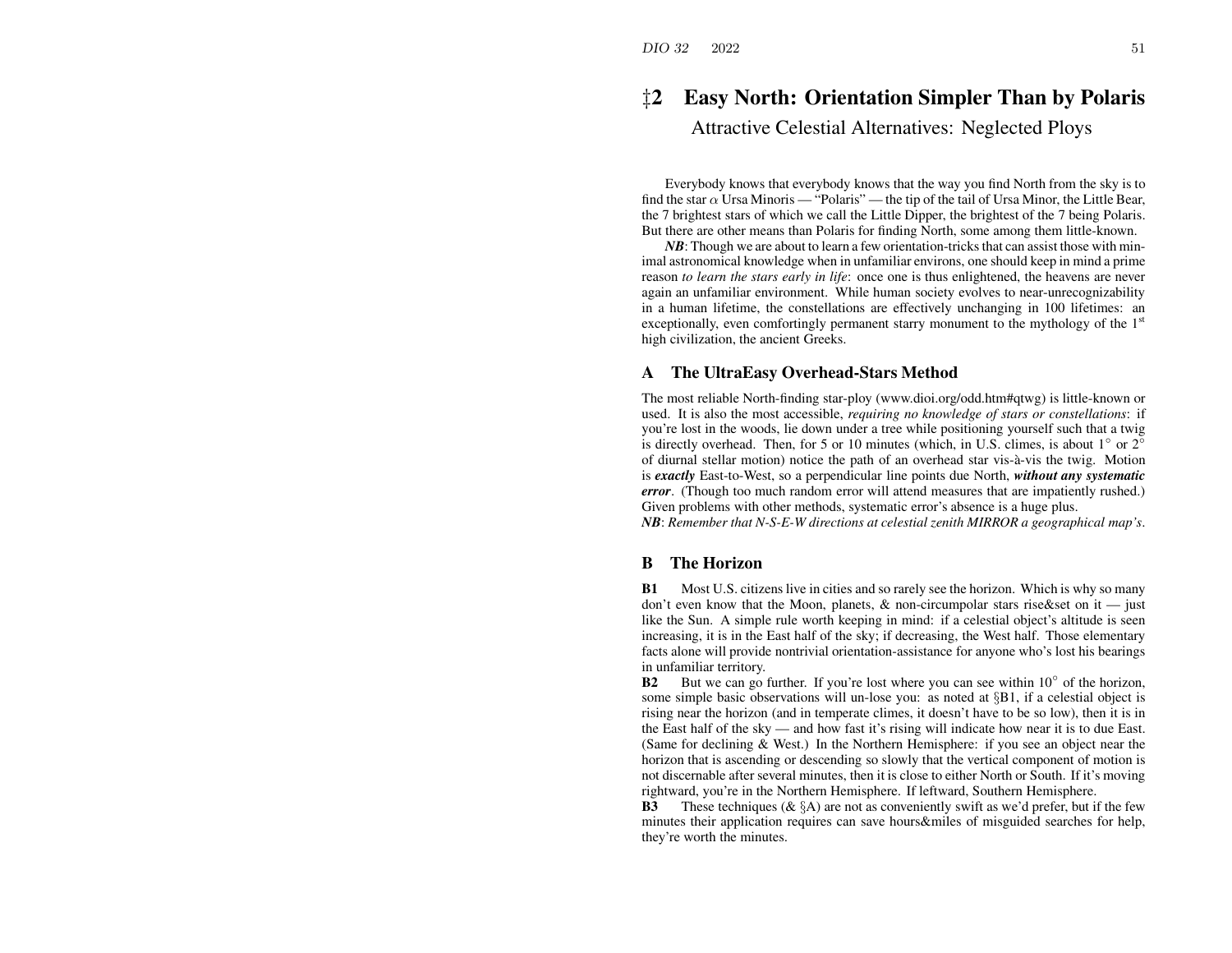#### **CThe Sun**

**C1** A widespread misconception is that one can't do celestial navigation excep<sup>t</sup> at night. In fact, most is done in daylight because that's when the majority of people are active, and the Sun is <sup>a</sup> ready aid to telling direction. Most of the famous polar explorers navigated primarily by the Sun, not the stars.

**C2** Almost everyone knows the Sun rises in the East and sets in the West, but few know it's in the South at noon (for anyone north of the Tropic of Cancer) — and, curiously, even fewer think to use such information to find direction by the Sun, though doing so for <sup>a</sup> given time is just the inverse of using <sup>a</sup> north-oriented sundial to tell time from the Sun's position, as we'll see next.

**C3**If one has a watch (analog) with a  $24<sup>h</sup>$  face (instead of the conventional  $12<sup>h</sup>$  face), set to Local Apparent Time, one need only tilt it (with the midnight mark at the top, noon at bottom) so that its stem points upward at an angle equal to your latitude  $L$  — then rotate the watch around an imaginary vertical axis (maintaining stem-tilt  $= L$ ) until the stem's shadow merges with the hour-hand.

The stem will then point at the North Celestial Pole.

**C4**This is the principle of the "Sun Compass". (It could become popular if  $24<sup>h</sup>$  watches were sold today at non-specialty prices, esp. in Europe where A.M.-P.M. is obsolete.) Sun compasses were used by polar explorers Richard Byrd and Roald Amundsen to guide their mid-1920s flights<sup>1</sup> towards the geographical North Pole (in regions where magnetic compasses were undependable from terrestrial magnetism's weak horizontal component). Without such equipment, it is still possible — if accounting for the Sun's large seasonal swing in Declination (over a range of  $47°$ ) — to just eyeball a correct orientation to  $\pm 10°$ , often sufficient. But precise accuracy depends on whether the sun-compass' clock has been set to Local Apparent Time, which requires paying attention to several key factors.

**C5**For Daylight Savings Time, you must subtract  $1<sup>h</sup>$  to obtain Local Zone Time, which itself must be converted to Local Mean Time (LMT) (at  $4<sup>m</sup>/1°$ ) for your location's longitudedifference from your region's Zone-longitude:  $60°W = AST$ ,  $75°W = EST$ ,  $90°W = SST$ ,  $105^{\circ}\rm{W} = \rm{MST},\,120^{\circ}\rm{W} = \rm{PST}.$ 

**C6** Sundials *yield* Local Apparent Time (LAT). Sun-compasses *use* same. Due to the Earth's obliquity and orbital eccentricity, LAT differs from LMT by what is called the Equation of Time, which at worst can rise to about  $0<sup>h</sup>$ .3. (A vertical narrow figure-8 graph of Eq.Time for dates throughout the year is usually found next to public parks' serious sundials.) Your direction-finding clock-device, crude or fancy, should be set to LAT.

#### **DThe Moon**

**D1** Laymen are oft surprised to find that some astronomers can swiftly gauge direction & what time it is from <sup>a</sup> mere glance at the Moon. The secret is an instance of <sup>a</sup> timeworn math-principle: reduce the problem to one already solved — that is, use the Moon to locate the Sun, which we just-above ( $\S$ C) learned how to use for time-fix & direction-finding.

**D2** The way you lune-locate the Sun, even when it's below the horizon, is simple: pretending the Moon is <sup>a</sup> bow, you imagine shooting an arrow — which hits the Sun exactly, the arrow traveling <sup>a</sup> short distance for <sup>a</sup> narrow crescent Moon, 90◦ for halfMoon, more for gibbous. (And 180◦ for full Moon when Sun&Moon are opposite.) A crescent Moon looks like <sup>a</sup> bow, so the mental trick is easy; but for the gibbous phase, you can still aim the arrow through the line-of-symmetry, treating the Moon as just an overfat bow. (And,if you're looking for planets, they'll usually be bright&untwinkling, within <sup>a</sup> few degrees of the arrow-path, in either direction.)

**D3** Once you've estimated the Sun's place, §C will locate North. Obviously, <sup>a</sup> suncompass won't work simply for <sup>a</sup> below-horizon Sun, but the general principles of §C will nonetheless provide orientation.

## **E Helpful Stars Brighter Than Polaris**

If you're in <sup>a</sup> partially-lit car or train with <sup>a</sup> view of the sky, Polaris may be too dim to locate. So here are two easy recourses, each involving stars so unmissably bright they dominate their sky. (If locating from <sup>a</sup> car, let the locater not be the driver!)

**E1**For travel in Winter, find Rigel ( $\beta$  Ori) and Capella ( $\alpha$  Aur), each a zero-magnitude star, respectively 5&6 times brighter than Polaris. The line between them points north: eyeball-extending that line  $4/5<sup>th</sup>$  of its own length hits within a degree or so of the NCPole.

**E2** During the other half of the year: locate the Summer Triangle all 3 corner-stars of which are magnitude 1 or zero: Altair ( $\alpha$  Aql), Deneb ( $\alpha$  Cyg), & Vega ( $\alpha$  Lyr). The Triangle is narrow and somewhat near-isoceles. If it's extended 1 1/2 times its size to create a near-rhombus, the far new corner is within <sup>a</sup> few degrees of the NCPole.

<sup>&</sup>lt;sup>1</sup>Though Byrd faked his North Pole attainment in 1926, his aim by sun-compass was better than the Norwegians' in 1925.